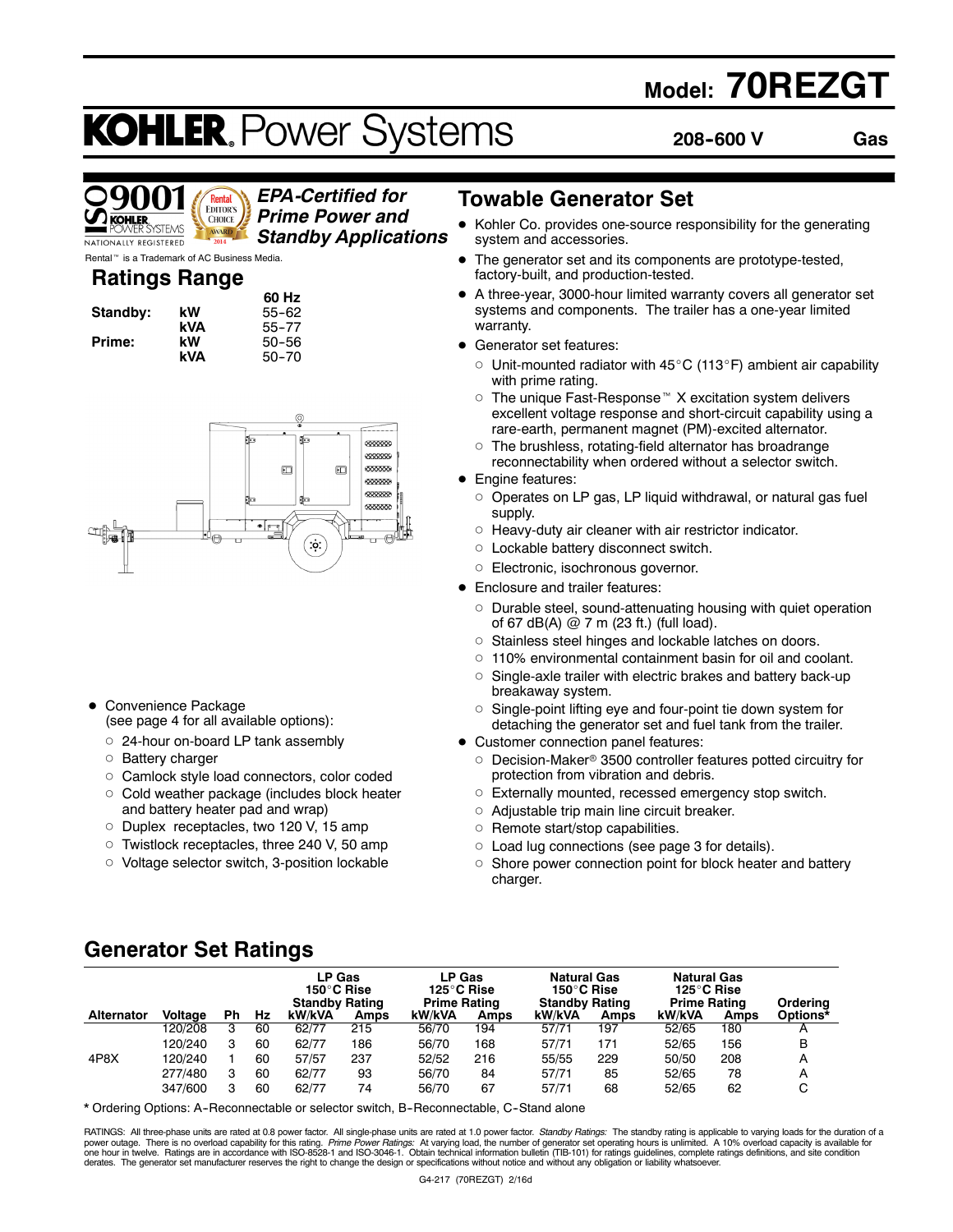### **Alternator Specifications**

| Specifications                                               | <b>Alternator</b>                           |
|--------------------------------------------------------------|---------------------------------------------|
| Manufacturer                                                 | Kohler                                      |
| Type                                                         | 4-Pole, Rotating-Field                      |
| Exciter type                                                 | Brushless, Rare-Earth<br>Permanent Magnet   |
| Leads: quantity, type                                        | 12, Reconnectable                           |
| Voltage regulator                                            | Solid State, Volts/Hz                       |
| Insulation:                                                  | <b>NEMA MG1</b>                             |
| Material                                                     | Class H                                     |
| Temperature rise                                             | 150°C, Standby/                             |
|                                                              | 125°C, Prime                                |
| Bearing: quantity, type                                      | 1, Sealed                                   |
| Coupling                                                     | <b>Flexible Disc</b>                        |
| Amortisseur windings                                         | Full                                        |
| Voltage regulation, no-load to full-load                     | ±0.5%                                       |
| One-step load acceptance                                     | 100% of Rating                              |
| Unbalanced load capability                                   | 100% of Rated Standby<br>Current            |
| Peak motor starting kVA @ 0.3 PF:<br>480 V<br>4P8X (12 lead) | (35% dip for voltages below)<br>261 (60 Hz) |

### **Engine**

| <b>Engine Specifications</b>               |                            |
|--------------------------------------------|----------------------------|
| Manufacturer                               | <b>General Motors</b>      |
| Engine: model, type                        | Industrial Powertrain      |
|                                            | Vortec 5.7 L, 4-Cycle      |
|                                            | <b>Natural Aspiration</b>  |
| Cylinder arrangement                       | $V-8$                      |
| Displacement, L (cu. in.)                  | 5.7 (350)                  |
| Bore and stroke, mm (in.)                  | 101.6 x 88.4 (4.00 x 3.48) |
| Compression ratio                          | 9.4:1                      |
| Piston speed, m/min. (ft./min.)            | 318 (1044)                 |
| Rated rpm                                  | 1800                       |
| Max. power at rated rpm, kW (HP)           |                            |
| LP Gas                                     | 70.0 (93.8)                |
| Natural Gas                                | 69.8 (93.7)                |
| Valve (exhaust) material                   | <b>Forged Steel</b>        |
| Governor type                              | Electronic                 |
| Frequency regulation, no-load to full-load | <b>Isochronous</b>         |
| Frequency regulation, steady state         | ±0.5%                      |
| Air cleaner type, all models               | Dry                        |
|                                            |                            |

### **Exhaust**

| 15.7 (555)<br>649 (1200) |
|--------------------------|

### **Engine Electrical**

| <b>Engine Electrical System</b>                   |            |
|---------------------------------------------------|------------|
| Ignition system                                   | Electronic |
| Battery charging alternator:                      |            |
| Ground (negative/positive)                        | Negative   |
| Volts (DC)                                        | 12         |
| Ampere rating                                     | 70         |
| Starter motor rated voltage (DC)                  | 12         |
| Battery, recommended cold cranking<br>amps (CCA): |            |
| Qty., rating for $-18^{\circ}$ C (0°F)            | One, 630   |
| Battery voltage (DC)                              | 12         |

#### $\bullet$  NEMA MG1, IEEE, and ANSI standards compliance for temperature rise and motor starting.

- Sustained short-circuit current of up to 300% of the rated current for up to 10 seconds.
- **•** Sustained short-circuit current enabling downstream circuit breakers to trip without collapsing the alternator field.
- Self-ventilated and dripproof construction.
- Windings are vacuum-impregnated with epoxy varnish for dependability and long life.
- Superior voltage waveform from a two-thirds pitch stator and skewed rotor.
- $\bullet$  The unique Fast-Response® X excitation system delivers excellent voltage response and short-circuit capability using a rare-earth, permanent magnet (PM)-excited alternator.

### **Application Data**

#### **Fuel**

| <b>Fuel System</b>                                                                                                   |                         |               |
|----------------------------------------------------------------------------------------------------------------------|-------------------------|---------------|
| Fuel type                                                                                                            | Natural Gas, LP Gas, or |               |
|                                                                                                                      | LP Liquid Withdrawal    |               |
| Fuel supply line inlet (gas)                                                                                         | <b>1.25 NPTF</b>        |               |
| Fuel supply line inlet (LP liquid)                                                                                   | 3/8 NPTF                |               |
| Natural gas fuel supply pressure, kPa                                                                                |                         |               |
| (in. $H_2O$ )                                                                                                        | 1.74-2.74 (7-11)        |               |
| LPG vapor withdrawal fuel supply                                                                                     |                         |               |
| pressure, kPa (in. H <sub>2</sub> O)                                                                                 | 1.24-2.74 (5-11)        |               |
| <b>Fuel Composition Limits *</b>                                                                                     | Nat. Gas                | <b>LP Gas</b> |
| Methane, % by volume                                                                                                 | 90 min.                 | $1.2$ max.    |
| Ethane, % by volume                                                                                                  | 4.0 max.                | $10$ max.     |
| Propane, % by volume                                                                                                 | 1.0 max.                | 96 max.       |
| Propene, % by volume                                                                                                 | $0.1$ max.              | 3 max.        |
| $C_4$ and higher, % by volume                                                                                        | $0.3$ max.              | 3 max.        |
| Sulfur, ppm mass                                                                                                     | 25 max.                 |               |
| Lower heating value,                                                                                                 |                         |               |
| $MJ/m3$ (Btu/ft <sup>3</sup> ), min.                                                                                 | 33.2 (890)              | 78.8 (2116)   |
| outside the listed specifications, contact your local distributor for<br>further analysis and advice.<br>Lubrication |                         |               |
| <b>Lubricating System</b>                                                                                            |                         |               |
| <b>Type</b>                                                                                                          | <b>Full Pressure</b>    |               |
| Oil pan capacity, L (qt.)                                                                                            | 4.3(4.5)                |               |
| Oil pan capacity with filter, L (qt.)                                                                                | 4.7(5.0)                |               |
| Oil filter: quantity, type                                                                                           | One, Cartridge          |               |
| Cooling                                                                                                              |                         |               |
| <b>Radiator System</b>                                                                                               |                         |               |
| Radiator system capacity, including                                                                                  |                         |               |
| engine, L (gal.)                                                                                                     | 16.6 (17.5)             |               |
|                                                                                                                      |                         |               |
| <b>Operation Requirements</b>                                                                                        |                         |               |
| <b>Air Requirements</b>                                                                                              |                         |               |
| Badiator-cooled cooling air                                                                                          |                         |               |

| Radiator-cooled cooling air,                                        |            |
|---------------------------------------------------------------------|------------|
| $m^3$ /min. (scfm) $\ddagger$                                       | 113 (4000) |
| Combustion air, $m^3/m$ in. (cfm)                                   | 5.2(182)   |
| Heat rejected to ambient air:                                       |            |
| Engine, kW (Btu/min.)                                               | 17.5 (995) |
| Alternator, kW (Btu/min.)                                           | 7.3(415)   |
| † Air density = 1.20 kg/m <sup>3</sup> (0.075 lbm/ft <sup>3</sup> ) |            |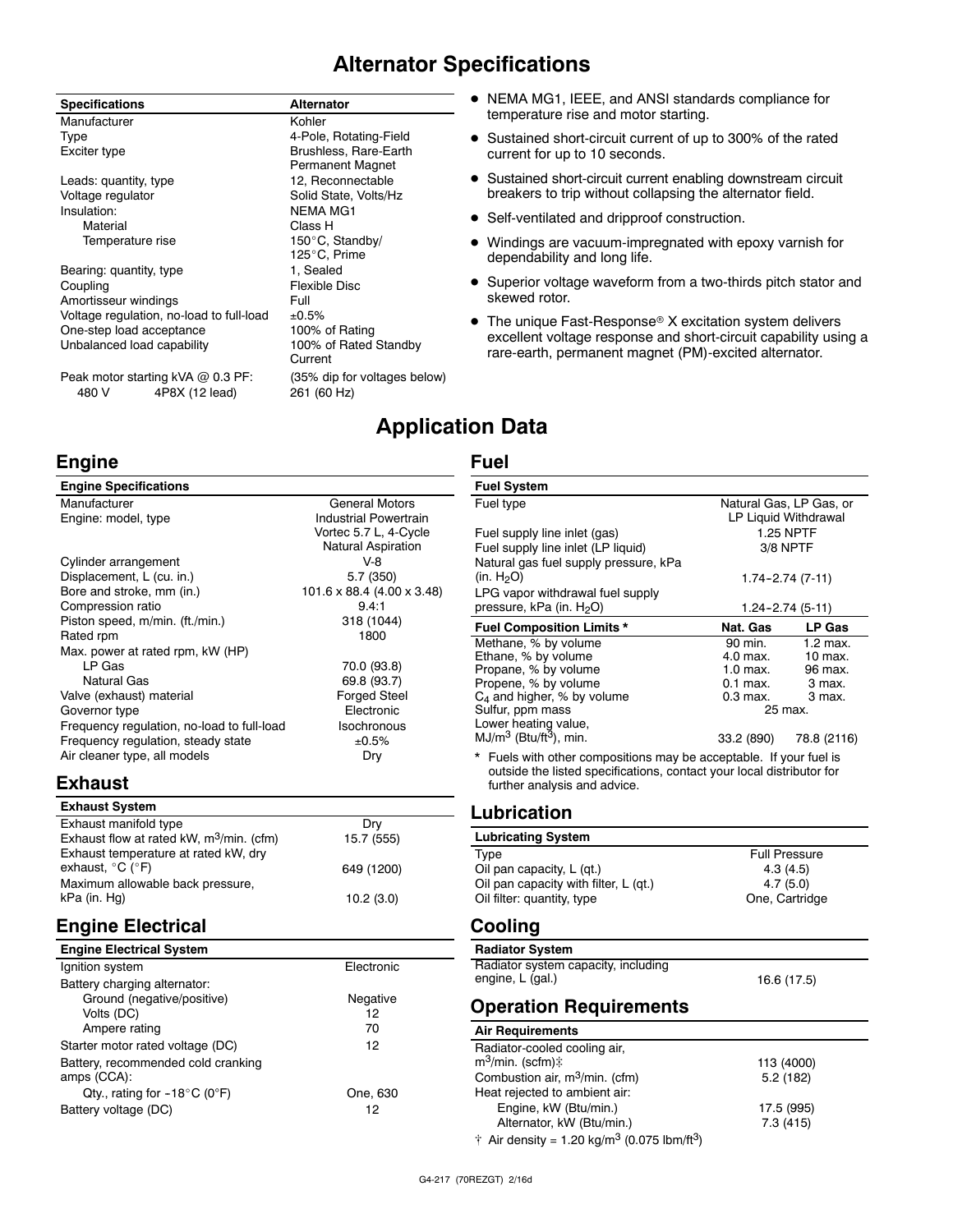### **Application Data**

#### **Fuel Consumption**  $\ddagger$

| LP Gas, $m^3/hr$ . (cfh) at % load               | Standby<br><b>Ratings</b> | Prime<br>Ratings |
|--------------------------------------------------|---------------------------|------------------|
| 100%                                             | (266)<br>7.5              | (254)<br>7.2     |
| 75%                                              | (238)<br>6.7              | (227)<br>6.4     |
| 50%                                              | (189)<br>5.4              | (180)<br>5.1     |
| 25%                                              | (129)<br>3.7              | (123)<br>3.5     |
| $0\%$                                            | (79)<br>2.2               | (76)<br>2.1      |
| Natural Gas, m <sup>3</sup> /hr. (cfh) at % load | Standby<br><b>Ratings</b> | Prime<br>Ratings |
| 100%                                             | (870)<br>24.6             | (828)<br>23.4    |
| 75%                                              | 19.9<br>(701)             | 18.9<br>(668)    |
| 50%                                              | 14.5<br>(511)             | 13.8<br>(487)    |
| 25%                                              | (339)<br>9.6              | (322)<br>9.1     |
| 0%                                               | (182)<br>5.2              | (173)<br>4.9     |

 $\ddot{\text{*}}$  Nominal fuel rating: Natural gas, 37 MJ/m<sup>3</sup> (1000 Btu/ft.<sup>3</sup>) LP vapor, 93 MJ/m3 (2500 Btu/ft.3)

LP vapor conversion factors:

8.58 ft.<sup>3</sup> = 1 lb.  $0.535$  m<sup>3</sup> = 1 kg.

36.39 ft. $3 = 1$  gal.

### **Controller**



#### **Decision-Maker<sup>®</sup> 3500 Paralleling Controller**

Provides advanced control, system monitoring, and system diagnostics for optimum performance and compatibility.

- Paralleling capability with bus sensing, first-on logic, synchronizer, and (isochronous, droop, and external controlled) load sharing
- $\bullet$  Digital display with adjustable contrast and menu control provide easy local data access
- $\bullet$  Measurements are selectable in metric or English units
- Remote communication thru a PC via network or serial configuration
- $\bullet$  Controller supports Modbus® protocol
- Integrated hybrid voltage regulator with  $\pm 0.5\%$  regulation
- Potted circuitry for protection from vibration and debris
- $\bullet$  Built-in alternator thermal overload protection
- NFPA 110 Level 1 capability

### **Available Voltage Selector Switch**

(Available Options, see page 4)



- $\bullet$  Voltage selector switch, 3-position lockable, wired for:
	- $0$  120/240 volt, 1 phase
	- $0$  120/208 volt, 3 phase
	- $O$  277/480 volt, 3 phase

Modbus<sup>®</sup> is a registered trademark of Schneider Electric.

### **Power Panel**



- Viewable generator set controller with security cover
- Emergency stop switch
- Shore power connector, 120 V, 15 amp (for battery charger and block heater)
- Remote start connection
- Mobile paralleling box connection
- Main line circuit breaker
	- o Reconnectable models: Rating 250 amps, field adjustable based on voltage selected
	- o 600 volt models: Rating 150 amps, field adjustable
- $\bullet$  Available Options, see page 4
	- d Two 15-amp 120 V, 1 phase, GFCI duplex receptacles (includes circuit breakers)
	- o Three 50-amp 240 V twistlock receptacles (includes circuit breakers)
	- d Color-coded camlock connections

**Load Lug Connections, Qty., Min./Max.**

1 load lug per phase #6-350MCM, 400 amp

### **Trailer**

- Single-axle trailer with electric brakes and battery back-up breakaway system.
- DOT and TC (Transport Canada) compliant per current specifications published by both agencies, at the time of trailer manufacture.
- 2 5/16 in. ball hitch coupler with adaptability for an optional Lunette eye.
- $\bullet$  Lockable utility tool box with bottle jack, lug wrench, and fire extinguisher. Common key to enclosure.
- Running lights with 7-wire harness and connector.
- Front tonque jack.
- Rear stabilizer trailer jacks.
- Weight bearing fenders up to 227 kg (500 lbs.).

#### **Trailer Specifications**

| Axle Rating | Single, 2722 kg (6000 lb.) axle                     |
|-------------|-----------------------------------------------------|
| Tires       | ST235/80R16E<br>with 1597 kg (3520 lb.) load rating |
| Wheels      | Steel, $16 \times 6$ , 6-bolt                       |
|             |                                                     |

### **Available Fuel Tank**

(Available Options-Fuel Tank, see page 4)

- Trailer-mounted LP fuel tanks for 24-hour run time (minimum).
- Lockable fuel tank access doors to each tank fill port.
- Tank assembly fuel level is shown on the DEC 3500 controller display.

#### **Fuel Tank Specifications**

Fuel Tank, qty. capacity Two, 312 L (82.5 gal.) at 80% full Fuel Tank, total capacity 625 L (165 gal.) at 80% full